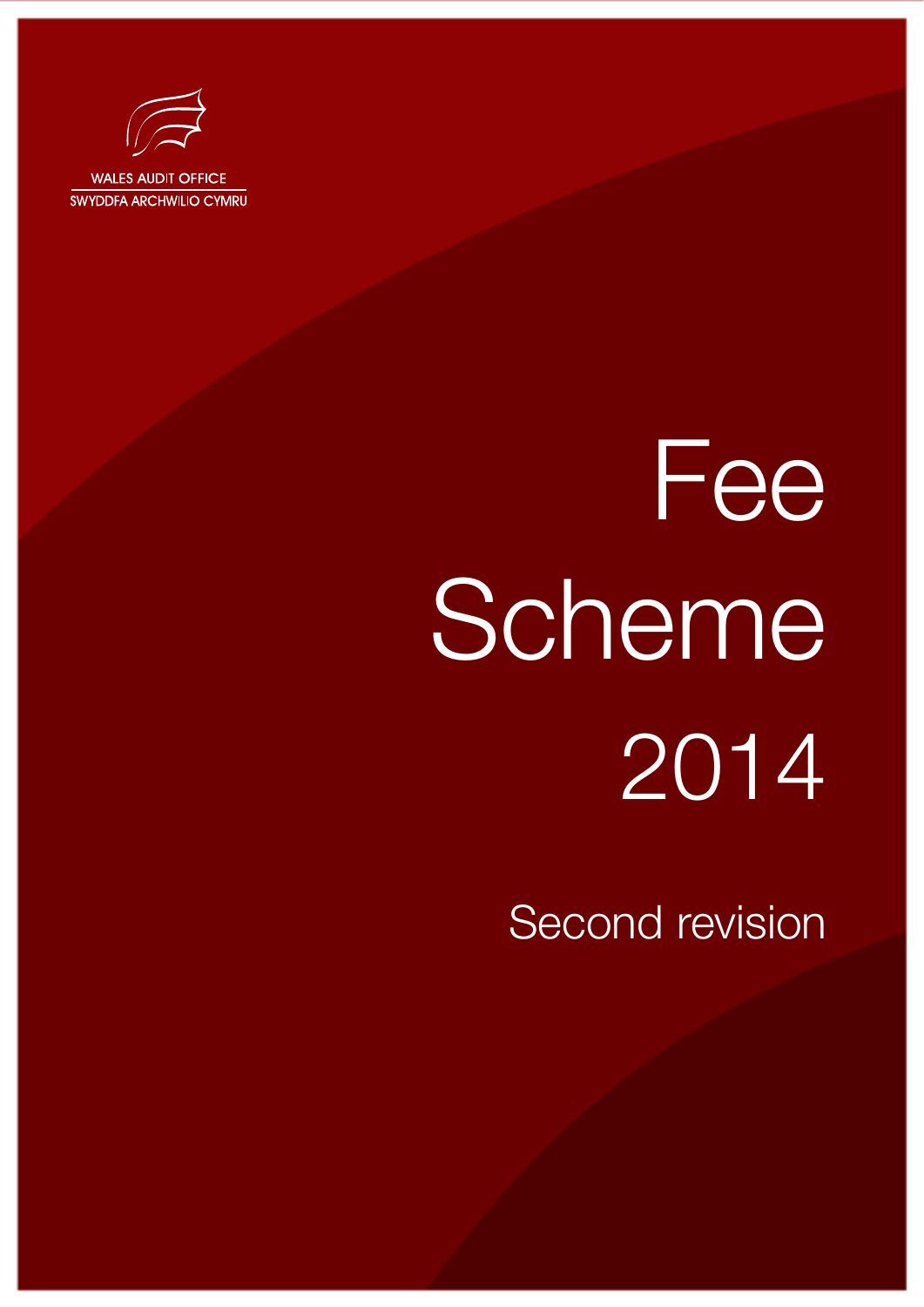This is a fee scheme prepared by the Wales Audit Office under section 24 of the Public Audit (Wales) Act 2013. It is the second Fee Scheme published by the Wales Audit Office and applies for the 2014 and subsequent calendar years unless it is revised or remade. This Fee Scheme replaces that approved by the Finance Committee of the National Assembly for Wales on 20 March 2014.

This fee scheme is laid before the National Assembly under section 24(4)(c) of the Public Audit (Wales) Act 2013.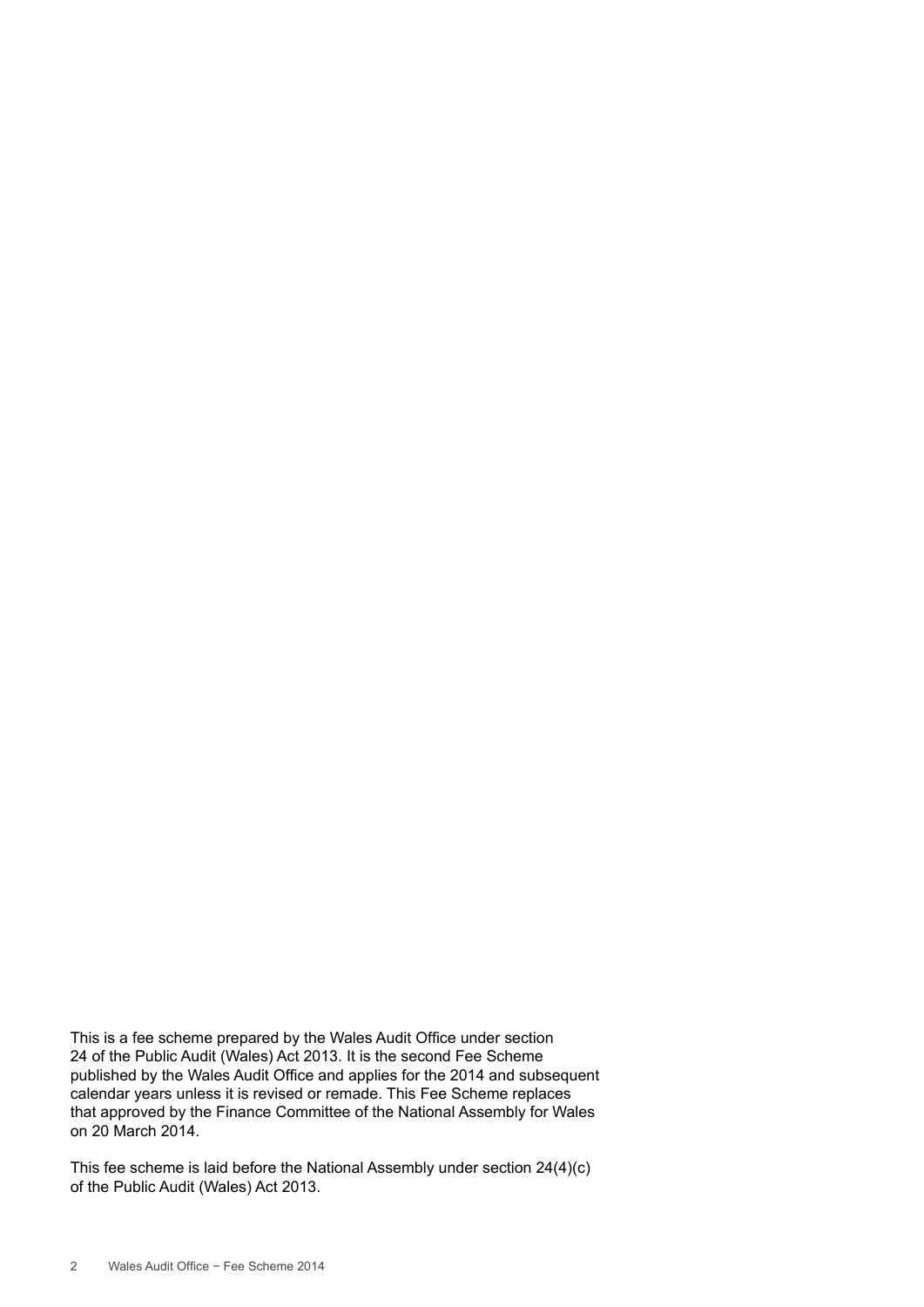## **Contents**

#### Fee Scheme

| Introduction       |   |
|--------------------|---|
| List of enactments | b |
| Fee scales         | ൳ |
| Other fees         | ห |
| Payment of fees    |   |

#### Appendices

| Public Audit (Wales) Act 2013<br>- full text of section 24 | 8 |
|------------------------------------------------------------|---|
| Wales Audit Office fee scales from<br>1 April 2014         | Q |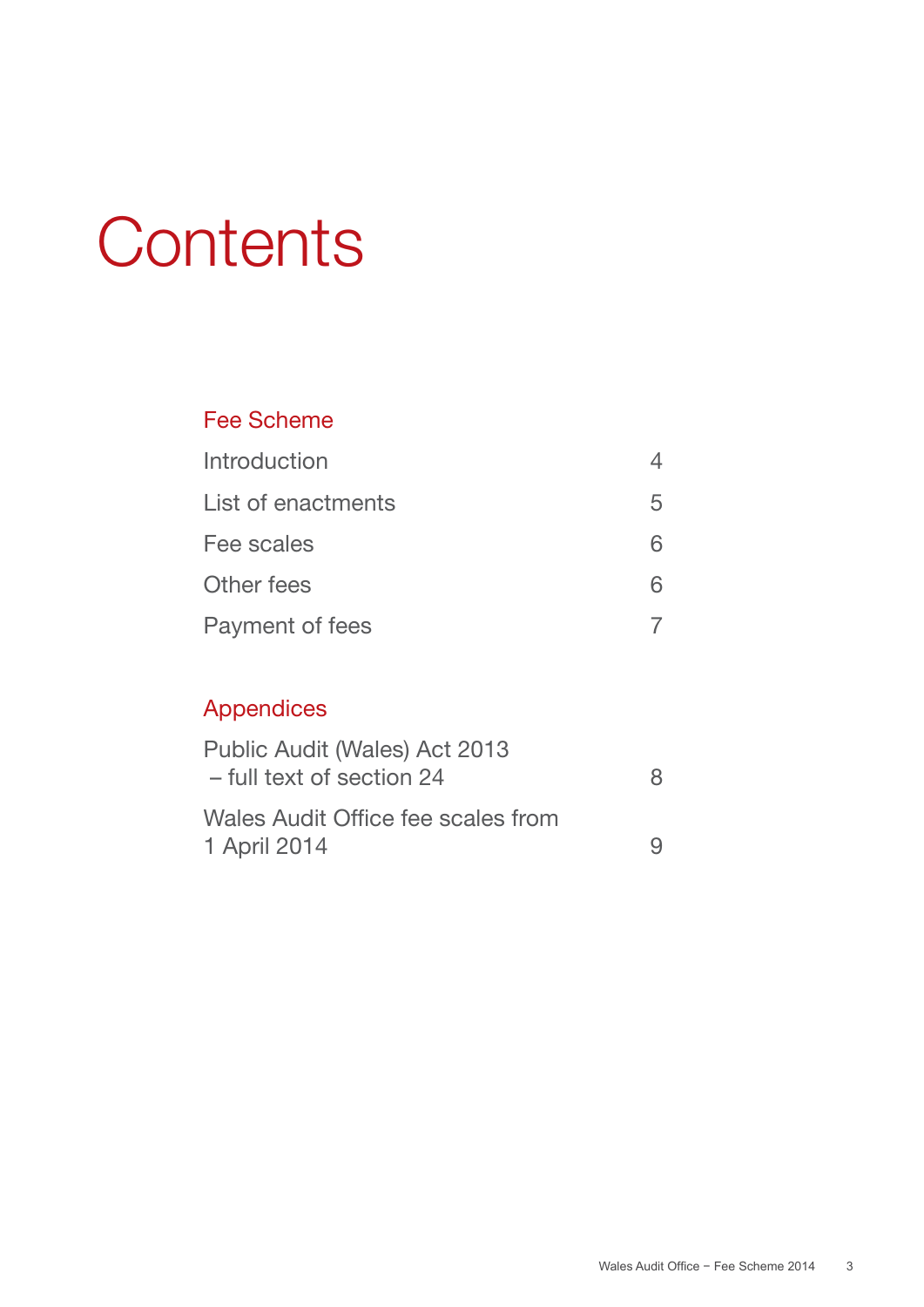## **Introduction**

- 1 This fee scheme has been prepared by the Wales Audit Office under section 24 of the Public Audit (Wales) Act 2013 (the Act) (Appendix 1). The fee scheme, following approval by the National Assembly, will provide the basis on which the Wales Audit Office will charge audit fees.
- 2 This fee scheme replaces that approved by the Finance Committee of the National Assembly on 20 March 2014 as it now includes fee scales for those activities outlined in paragraph 11 for which the Wales Audit Office did not have powers under the Act to prescribe before 1 April 2014.
- 3 In broad terms, the fee scheme sets out:
	- the enactments under which the Wales Audit Office charges audit fees; and
	- the arrangements for setting those fees.
- 4 The Wales Audit Office's arrangements comprise either:
	- fee scales that set out fee ranges for particular areas of audit work (paragraphs 8 to 11); or
	- fee rates for work not covered by fee scales (paragraphs 12 to 14).
- 5 Much of the audit work that will be undertaken during 2014-15 relates to the 2013-14 financial year and will be undertaken under the Auditor General's fee charging powers, rather than the Wales Audit Office's powers.
- 6 Audit fees are the main, but not the only, source of the Wales Audit Office's funding. Full information about the Wales Audit Office's funding is contained in annual estimates of income and expenditure which are laid before the National Assembly.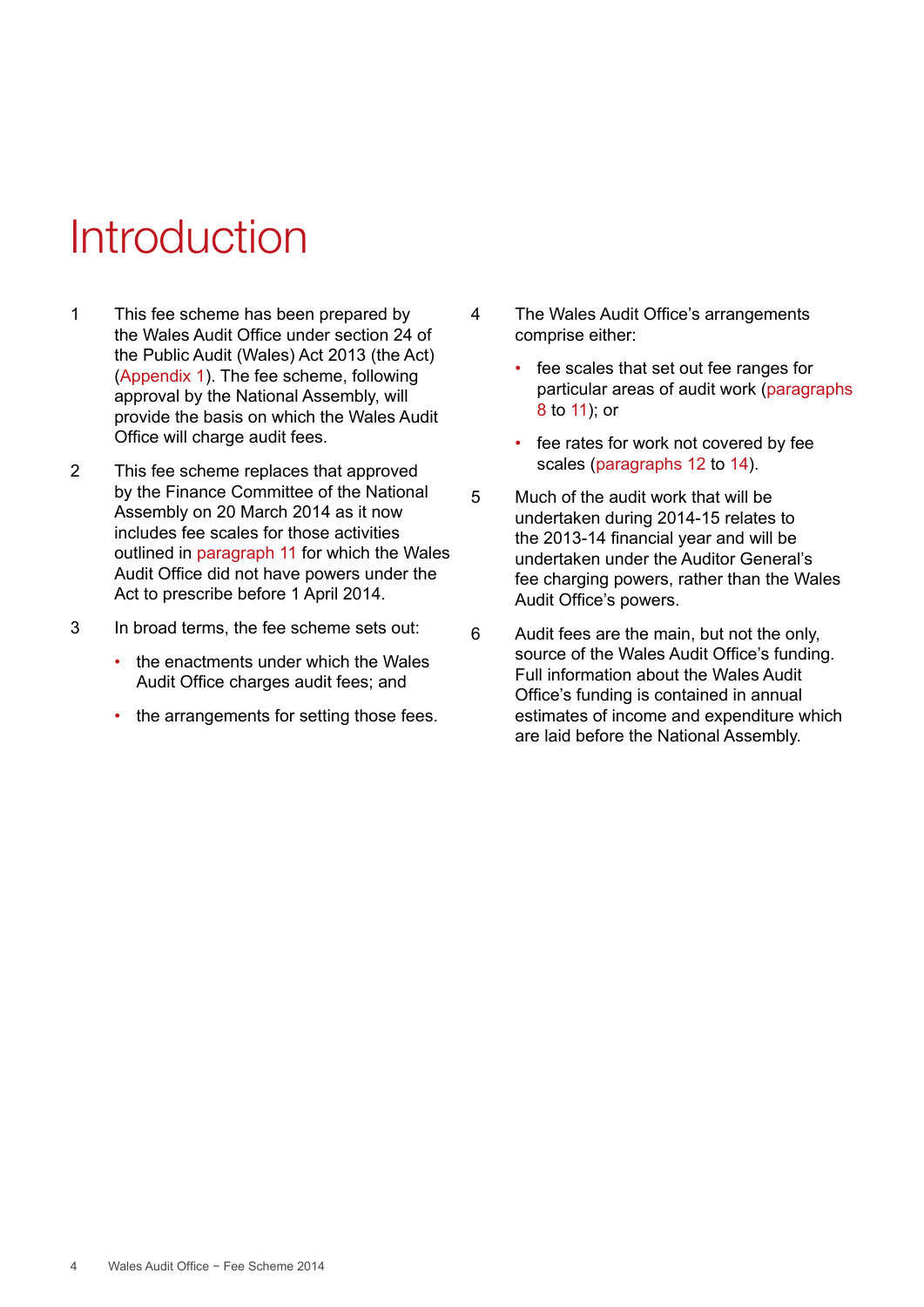## List of enactments

7 Exhibit 1 sets out the statutory enactments under which the Wales Audit Office may and must charge fees, as at 1 April 2014.

#### Exhibit 1: Statutory fee charging enactments

| <b>Nature of work</b>                                                                                                                                                                                                  | <b>Statutory enactments</b>                                          |  |  |  |
|------------------------------------------------------------------------------------------------------------------------------------------------------------------------------------------------------------------------|----------------------------------------------------------------------|--|--|--|
| The Wales Audit Office may charge fees for the following activities                                                                                                                                                    |                                                                      |  |  |  |
| Audit of accounts by the Auditor General (other than<br>local government accounts)                                                                                                                                     | Section 23(2) Public Audit (Wales) Act 2013                          |  |  |  |
| Value for money studies undertaken by agreement<br>$\bullet$                                                                                                                                                           | Section 23(3)(a)-(c) Public Audit (Wales) Act 2013                   |  |  |  |
| Any administrative, professional or technical services<br>to be provided by the Wales Audit Office or the Auditor<br>General by arrangement under section 19 of the Act                                                | Section 23(3)(d) Public Audit (Wales) Act 2013                       |  |  |  |
| An extraordinary audit of a local government body<br>$\bullet$                                                                                                                                                         | Section 37(8) of the Public Audit (Wales) Act 2004                   |  |  |  |
| Data matching exercises<br>A fee scale must be prescribed for this work                                                                                                                                                | Section 64F(A1) of the Public Audit (Wales) Act<br>2004              |  |  |  |
| The Wales Audit Office must charge fees for the following activities                                                                                                                                                   |                                                                      |  |  |  |
| Work under the Local Government (Wales)<br>$\bullet$<br>Measure 2009<br>A fee scale must be prescribed for this work                                                                                                   | Section 27 of the Local Government (Wales)<br>Measure 2009           |  |  |  |
| <b>Grant certification services</b><br>$\bullet$                                                                                                                                                                       | Section 23(4)(a) Public Audit (Wales) Act 2013                       |  |  |  |
| Studies at the request of educational bodies under<br>$\bullet$<br>section 145B of the Government of Wales Act 1998                                                                                                    | Section 23(4)(b) Public Audit (Wales) Act 2013                       |  |  |  |
| Auditing the accounts of a local government body<br>and undertaking studies by agreement with a local<br>government body<br>A fee scale must be prescribed for the audit of the<br>accounts of local government bodies | Section 20(A1)(a)-(b) of the Public Audit (Wales)<br><b>Act 2004</b> |  |  |  |
| Other fee charging provisions                                                                                                                                                                                          |                                                                      |  |  |  |
| Benefit administration studies for the Secretary of<br>$\bullet$<br>State. The amount of the fee must be a reasonable<br>amount agreed between the Secretary of State and<br>the Wales Audit Office.                   | Section 45 of the Public Audit (Wales) Act 2004                      |  |  |  |
| Assisting Her Majesty's Chief Inspector for Education<br>and Training in Wales                                                                                                                                         | Section 41A of the Education Act 1997                                |  |  |  |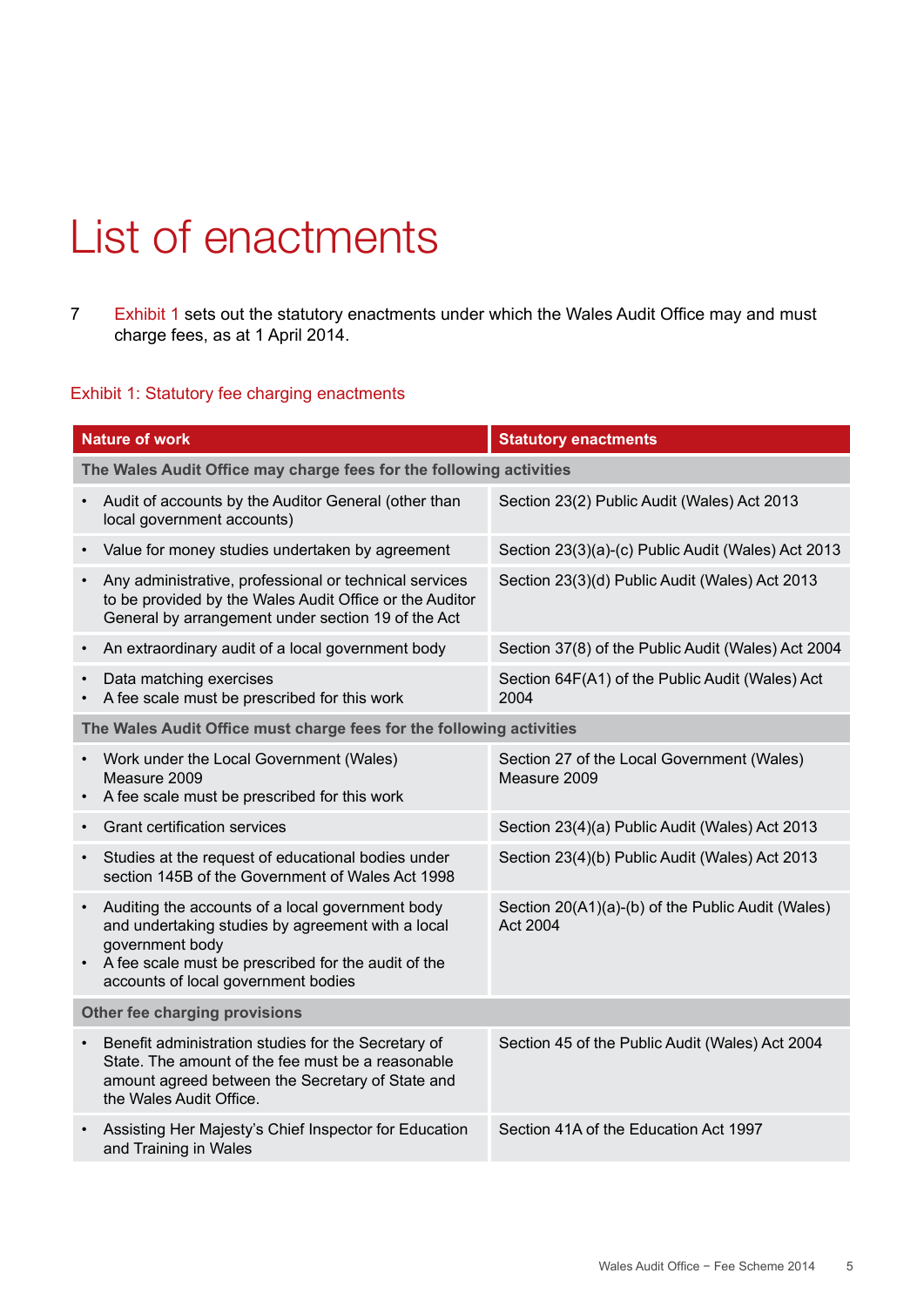### Fee scales Cther fees

- 8 Fee scales are a means of regulating the cost of public audit, through setting limits and by reviewing fees against those limits. Fee scales also provide a framework for auditors to assess the amount of annual audit work necessary and the fee to be charged for that work at a particular audited body.
- 9 The Wales Audit Office is required to prescribe fee scales for:
	- work relating to the audit of local government bodies;
	- work under the Local Government (Wales) Measure 2009; and
	- $\cdot$  data matching work.<sup>1</sup>
- 10 The Wales Audit Office was not able to prescribe these fee scales until 1 April 2014 and hence this fee scheme has been updated to include the fee scales consulted upon and prescribed by the Auditor General in March 2014.
- 11 Fee scales for the audit of 2013-14 accounts and 2014-15 improvement audits and assessments are attached in Appendix 2. Appendix 2 also contains separate fee scales for work conducted at unitary authorities, fire and rescue authorities, national park authorities, police and crime commissioners and chief constables, town and community councils and local government pension funds.

- 12 Audit and inspection fees reflect the amount of staff time that will be spent on that audit or inspection. Staff are charged to audits at grade-related hourly rates. In accordance with the Act, these hourly rates have been calculated so as not to recover more than the full cost of carrying out that work. Hourly rates reflect the direct costs of staff plus an appropriate proportion of overheads. Other than as specified elsewhere in this scheme, audit fees will be charged in accordance with the hourly fee rates set out in Exhibit 2. These rates will apply to all work that the Wales Audit Office will charge for from 1 April 2014 except to the extent that the fee scales set out in this scheme regulate the amount to be charged.
- 13 In the case of the provision of administrative, professional or technical services agreed before 1 April 2014, fees will be charged in accordance with the relevant agreement, subject to such fees being capped at the full cost of providing the service.
- 14 Where specialist support or legal or professional advice is required, this will be charged to. audited bodies in addition to the cost of Wales Audit Office staff.

1 Fee scales for data matching work are not currently required as this is biennial work for which fee scales will be included in Fee Scheme 3 later in 2014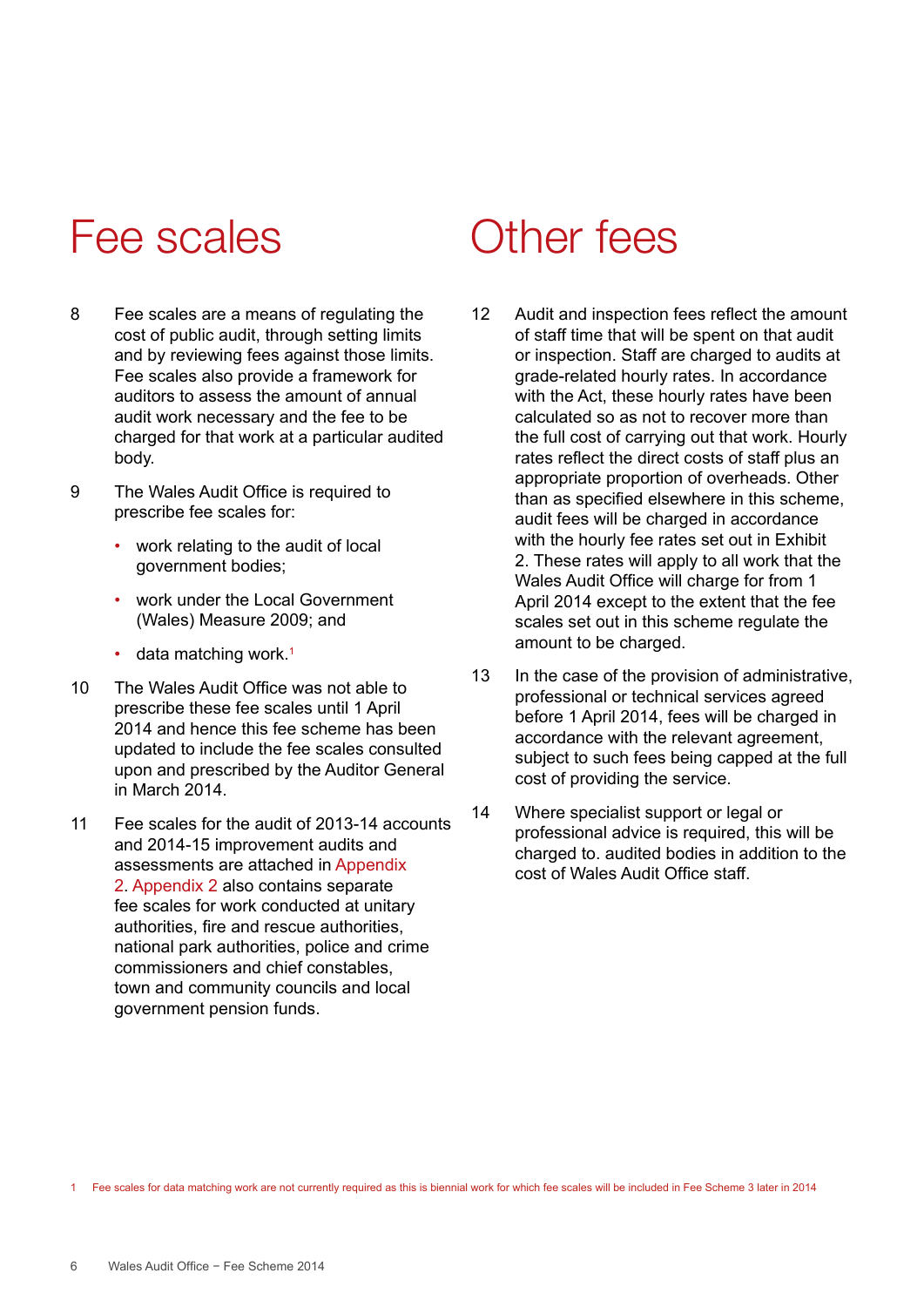## Payment of fees

#### Exhibit 2: Hourly fee rates

| <b>Grade</b>              | <b>Hourly rate</b><br>(£ per hour) |
|---------------------------|------------------------------------|
| <b>Financial audit</b>    |                                    |
| Engagement lead           | £162                               |
| Audit manager             | £111                               |
| Team leader               | £75                                |
| Team member               | £56                                |
| Trainee                   | £45                                |
| Technician                | £30                                |
| <b>Performance audit</b>  |                                    |
| Engagement lead           | £173                               |
| Performance audit manager | £111                               |
| Performance audit lead    | £93                                |
| Performance auditor       | £65                                |

- 15 Where audit fees are set and charged in advance, those fees (plus VAT where appropriate) are collected in monthly instalments from audited bodies, unless otherwise agreed.
- 16 Where fees are calculated on a daily basis, those fees (plus VAT where appropriate) are collected on completion of the work or in stage payments as the work progresses.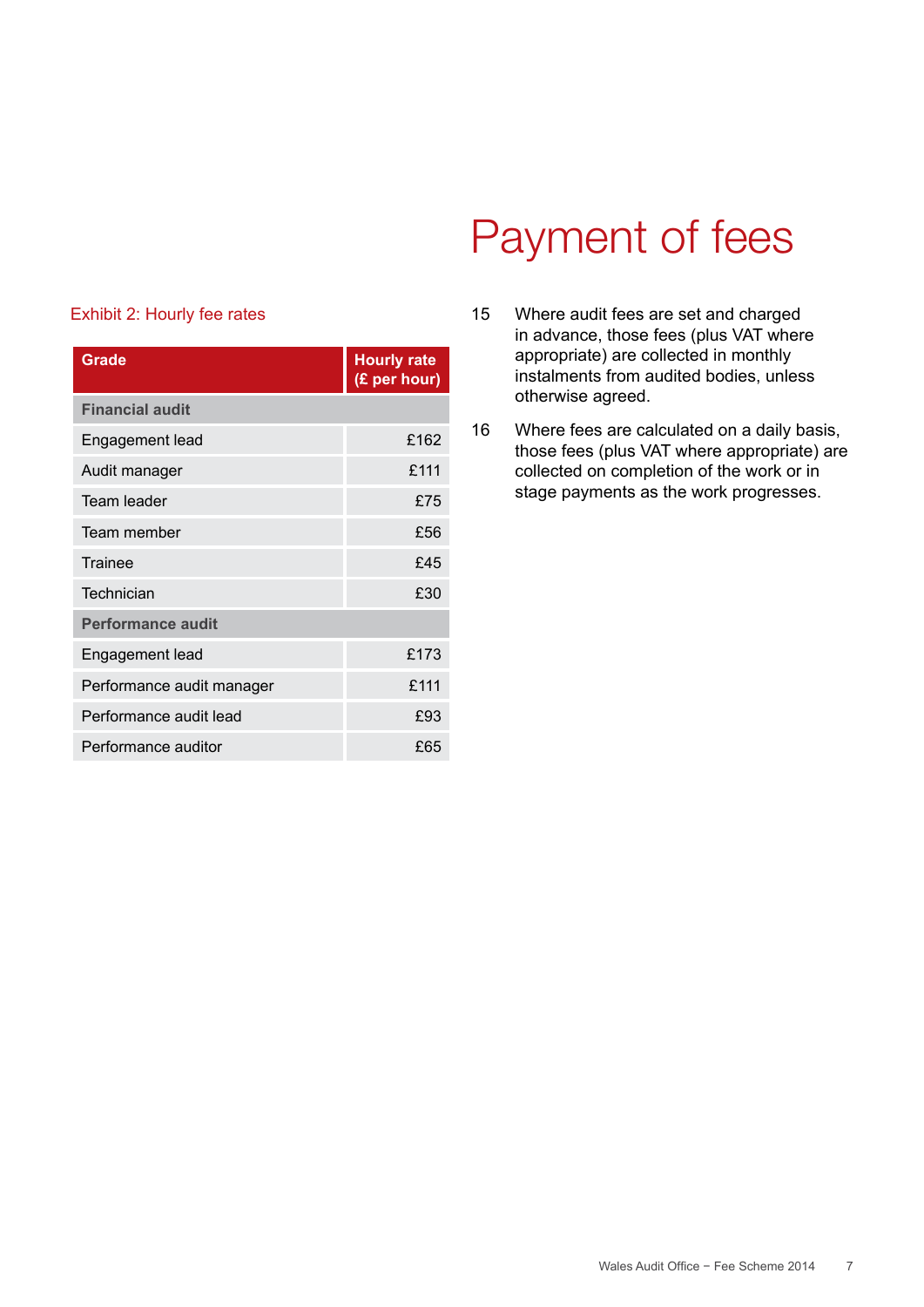## Public Audit (Wales) Act 2013 – full text of section 24

- 1 The Wales Audit Office must prepare a scheme relating to the charging of fees by the Wales Audit Office.
- 2 The scheme must include the following:
	- a a list of the enactments under which the Wales Audit Office may charge a fee;
	- b where those enactments make provision for the Wales Audit Office to prescribe a scale or scales of fees, that scale or those scales;
	- c where those enactments make provision for the Wales Audit Office to prescribe an amount to be charged, that amount; and
	- d where no provision is made for a scale or scales of fees or for an amount to be prescribed, the means by which the Wales Audit Office is to calculate the fee.
- 3 The scheme may, amongst other things:
	- a include different provision for different cases or classes of case; and
	- b provide for times at which and the manner in which payments are to be made.
- 4 The Wales Audit Office:
	- a must review the scheme at least once in every calendar year;
	- b may revise or remake the scheme at any time; and
	- c must lay the scheme (and any revision to it) before the National Assembly.
- 5 Where the Welsh Ministers prescribe a scale or scales of fees under:
	- a section 64F of the Public Audit (Wales) Act 2004 (fees for data matching); or
	- b section 27A of the Local Government (Wales) Measure 2009 (Welsh Ministers' power to prescribe a scale of fees) to have effect instead of a scale or scales prescribed by the Wales Audit Office, the Wales Audit Office must revise the scheme to include the scale or scales prescribed by the Welsh Ministers instead of those prescribed by the Wales Audit Office.
- 6 If a revision made in accordance with subsection (5) is the only revision to a scheme, it does not require the approval of the National Assembly.
- 7 The scheme takes effect when approved by the National Assembly or, in the case of a revision made in accordance with subsection (5), once it has been laid before the Assembly.
- 8 The Wales Audit Office must publish the scheme (and any revision to it) as soon as reasonably practicable after it takes effect.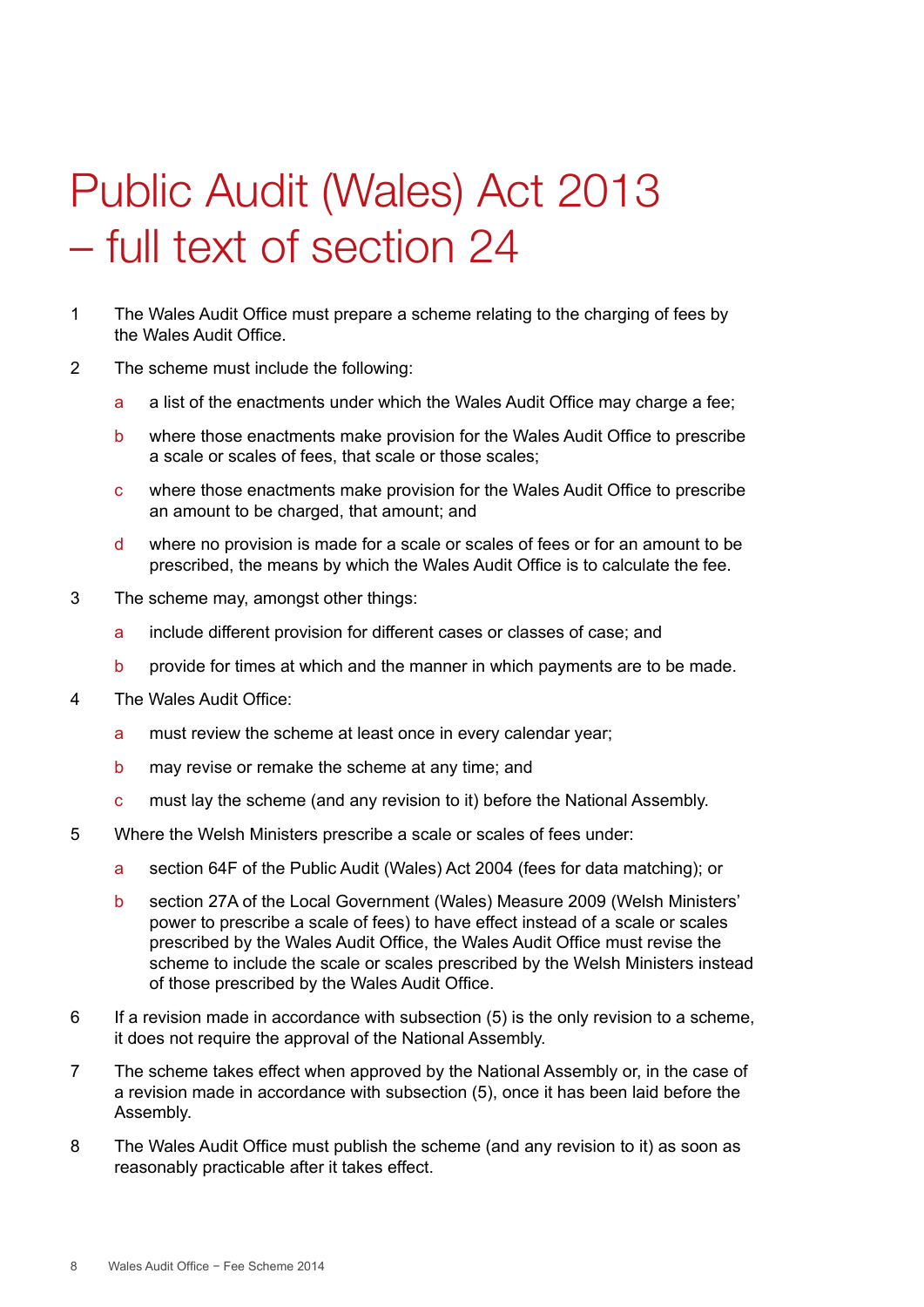## Wales Audit Office fee scales from 1 April 2014

#### Unitary authorities

#### **Fee scale for audit of accounts for unitary authorities**

| Gross                   | Total fee range £000 |               |         |  |
|-------------------------|----------------------|---------------|---------|--|
| expenditure<br>£000,000 | Minimum              | <b>Median</b> | Maximum |  |
| 100                     | 119                  | 140           | 160     |  |
| 200                     | 143                  | 168           | 193     |  |
| 300                     | 159                  | 187           | 215     |  |
| 400                     | 172                  | 202           | 232     |  |
| 500                     | 183                  | 215           | 246     |  |
| 600                     | 192                  | 225           | 259     |  |
| 700                     | 200                  | 235           | 269     |  |
| 800                     | 207                  | 243           | 279     |  |
| 900                     | 213                  | 251           | 288     |  |
| 1,000                   | 220                  | 258           | 296     |  |
| 1,100                   | 225                  | 265           | 304     |  |
| 1,200                   | 230                  | 271           | 311     |  |

#### **Fee scale for improvement audits and assessments for unitary authorities**

| All unitary<br>authorities | Total fee range £000 |        |                |
|----------------------------|----------------------|--------|----------------|
|                            | <b>Minimum</b>       | Median | <b>Maximum</b> |
|                            | 98                   | 117    | 136            |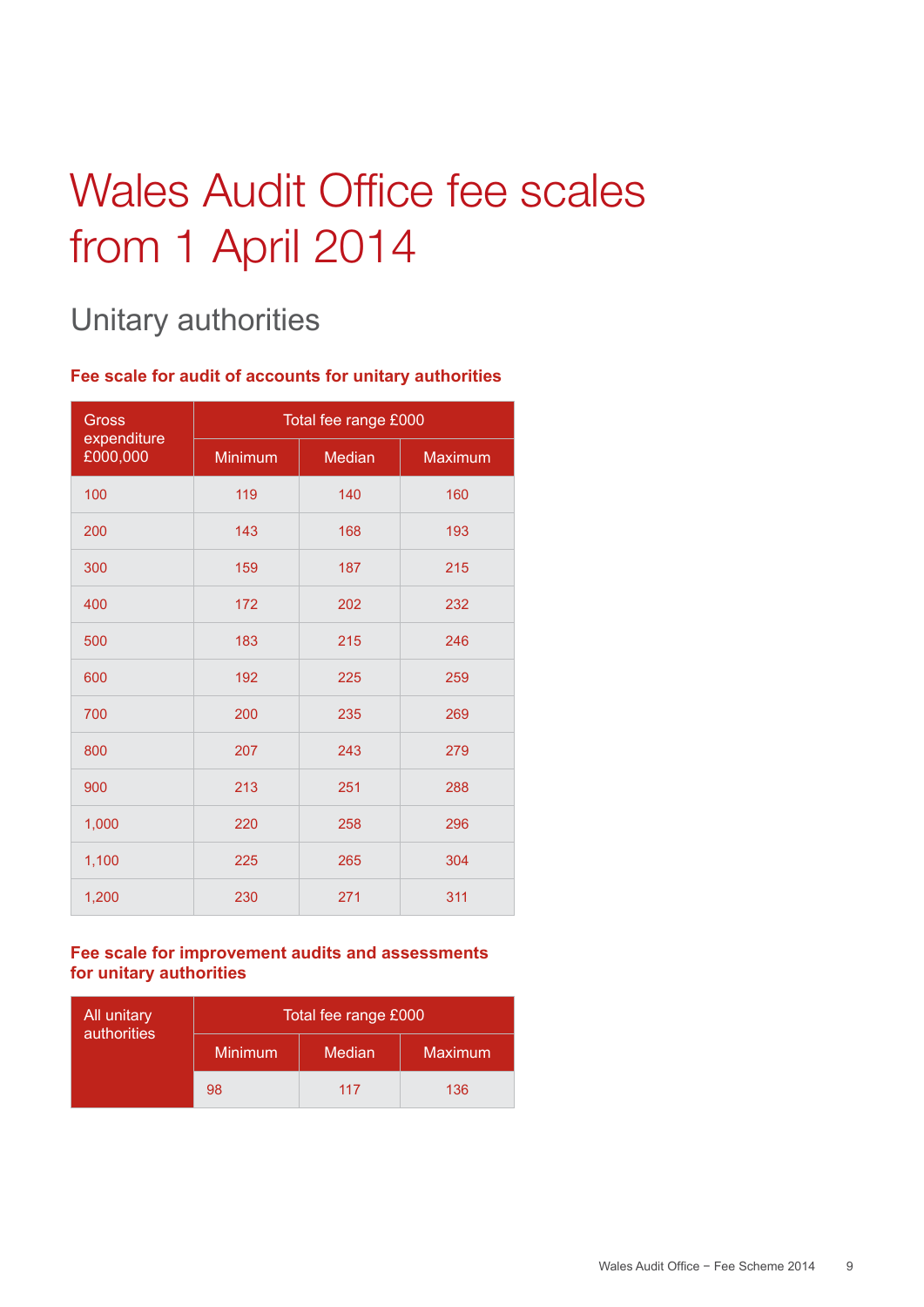| <b>Gross</b>            | Total fee range £000 |               |         |                   |
|-------------------------|----------------------|---------------|---------|-------------------|
| expenditure<br>£000,000 | Minimum              | <b>Median</b> | Maximum | 2013-14<br>median |
| 100                     | 217                  | 257           | 296     | 196               |
| 200                     | 241                  | 285           | 329     | 242               |
| 300                     | 257                  | 304           | 351     | 273               |
| 400                     | 270                  | 319           | 368     | 298               |
| 500                     | 281                  | 331           | 382     | 319               |
| 600                     | 290                  | 342           | 395     | 337               |
| 700                     | 298                  | 352           | 405     | 353               |
| 800                     | 305                  | 360           | 415     | 367               |
| 900                     | 311                  | 368           | 424     | 380               |
| 1,000                   | 318                  | 375           | 432     | 393               |
| 1,100                   | 323                  | 382           | 440     | 404               |
| 1,200                   | 328                  | 388           | 447     | 415               |

#### **Total fee scale for unitary authorities**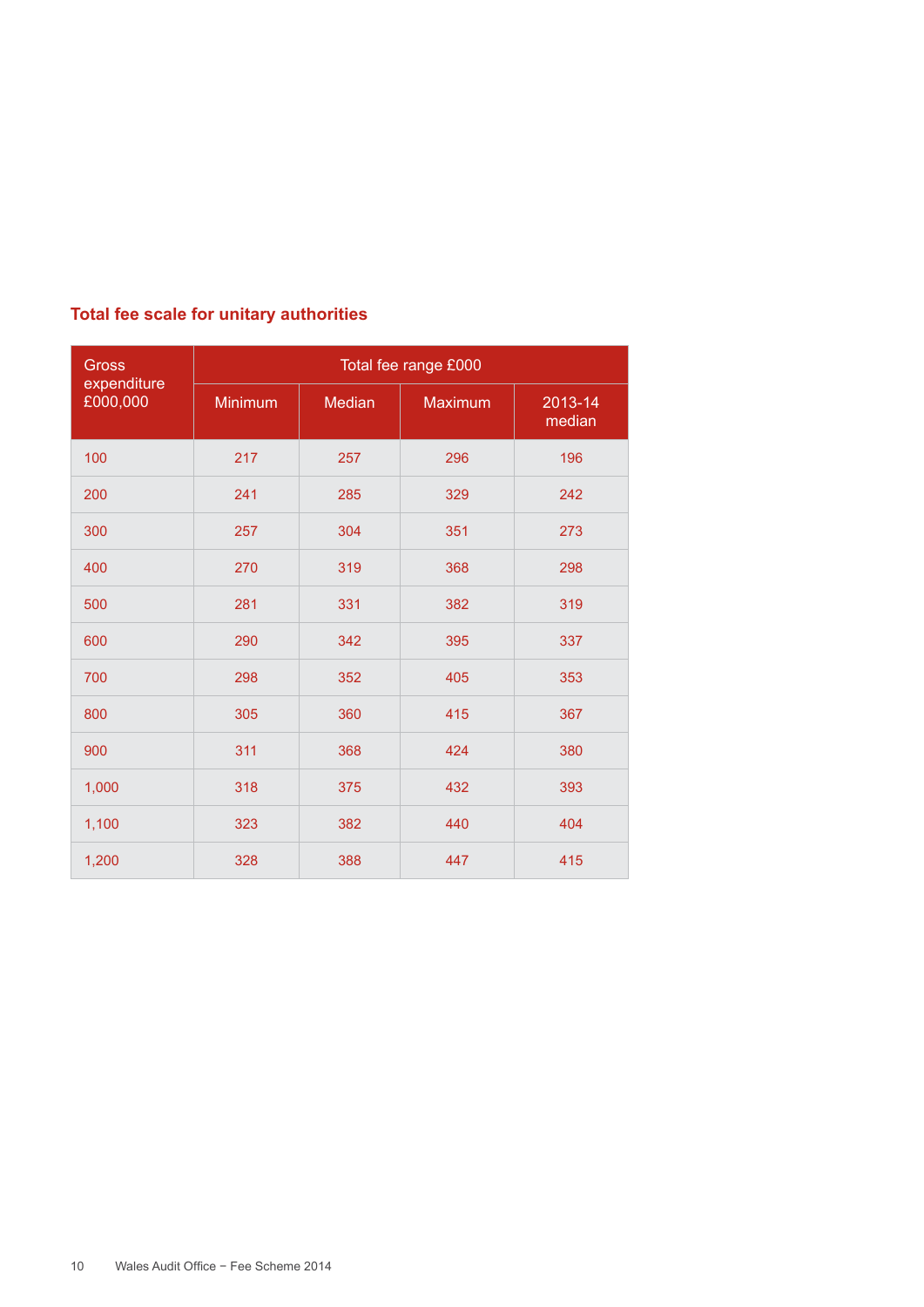

#### **Graphic of total fee scale for unitary authorities**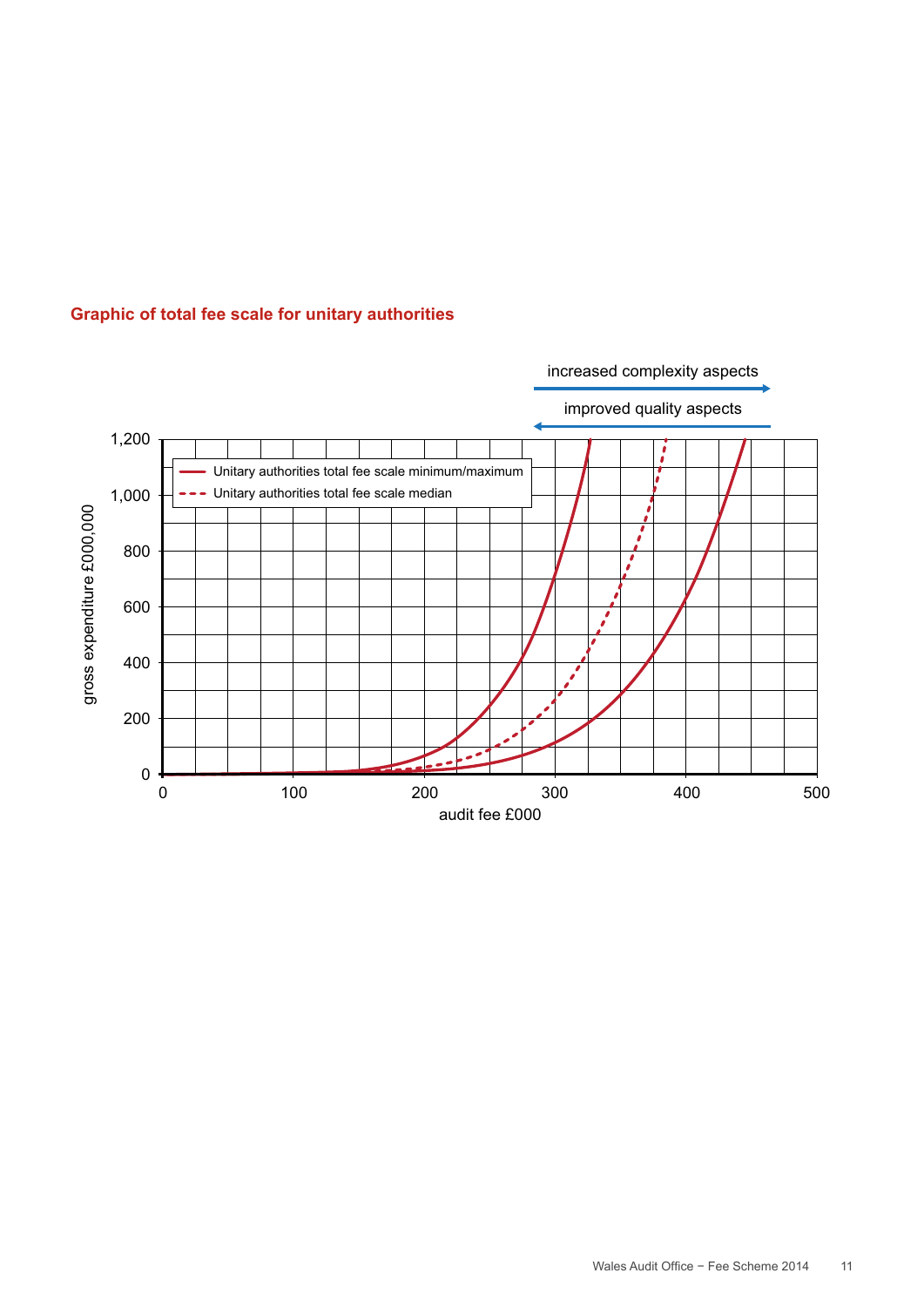#### Fire and rescue authorities

#### Gross expenditure £000,000 Total fee range £000 Minimum Median Maximum 20 34 41 47 40 41 49 57 60 46 55 63 80 50 59 68 100 53 63 72

#### **Fee scale for audit of accounts for fire and rescue authorities**

#### **Fee scale for improvement audits and assessments for fire and rescue authorities**

| All fire and          | Total fee range £000 |        |                |
|-----------------------|----------------------|--------|----------------|
| rescue<br>authorities | Minimum              | Median | <b>Maximum</b> |
|                       |                      | 16     | 21             |

#### **Total fee scale for fire and rescue authorities**

| <b>Gross</b><br>expenditure | Total fee range £000 |        |                |                   |
|-----------------------------|----------------------|--------|----------------|-------------------|
| £000,000                    | <b>Minimum</b>       | Median | <b>Maximum</b> | 2013-14<br>median |
| 20                          | 45                   | 57     | 68             | 48                |
| 40                          | 52                   | 65     | 78             | 61                |
| 60                          | 57                   | 71     | 84             | 71                |
| 80                          | 61                   | 75     | 89             | 79                |
| 100                         | 64                   | 79     | 93             | 85                |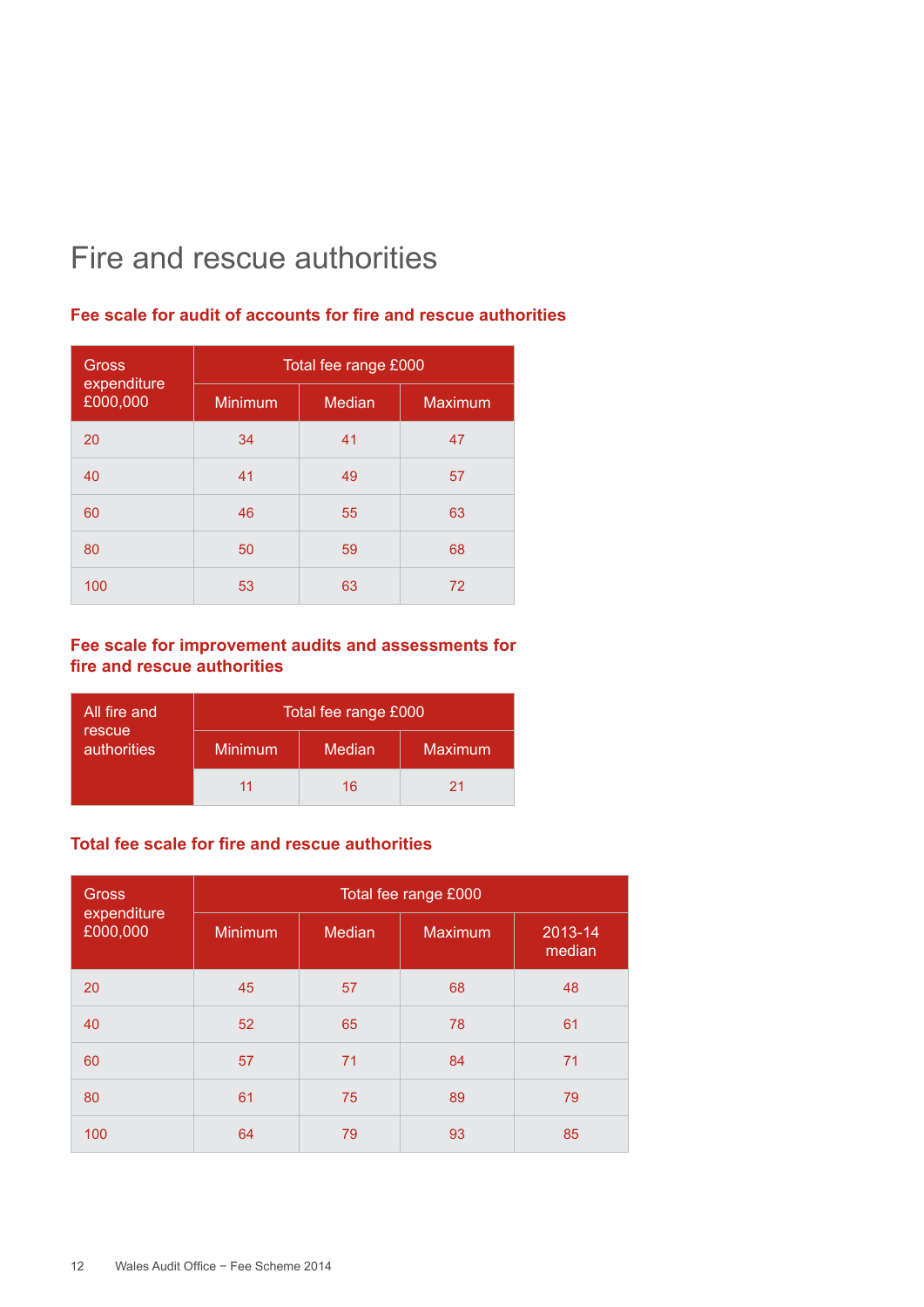

#### **Graphic of total fee scale for fire and rescue authorities**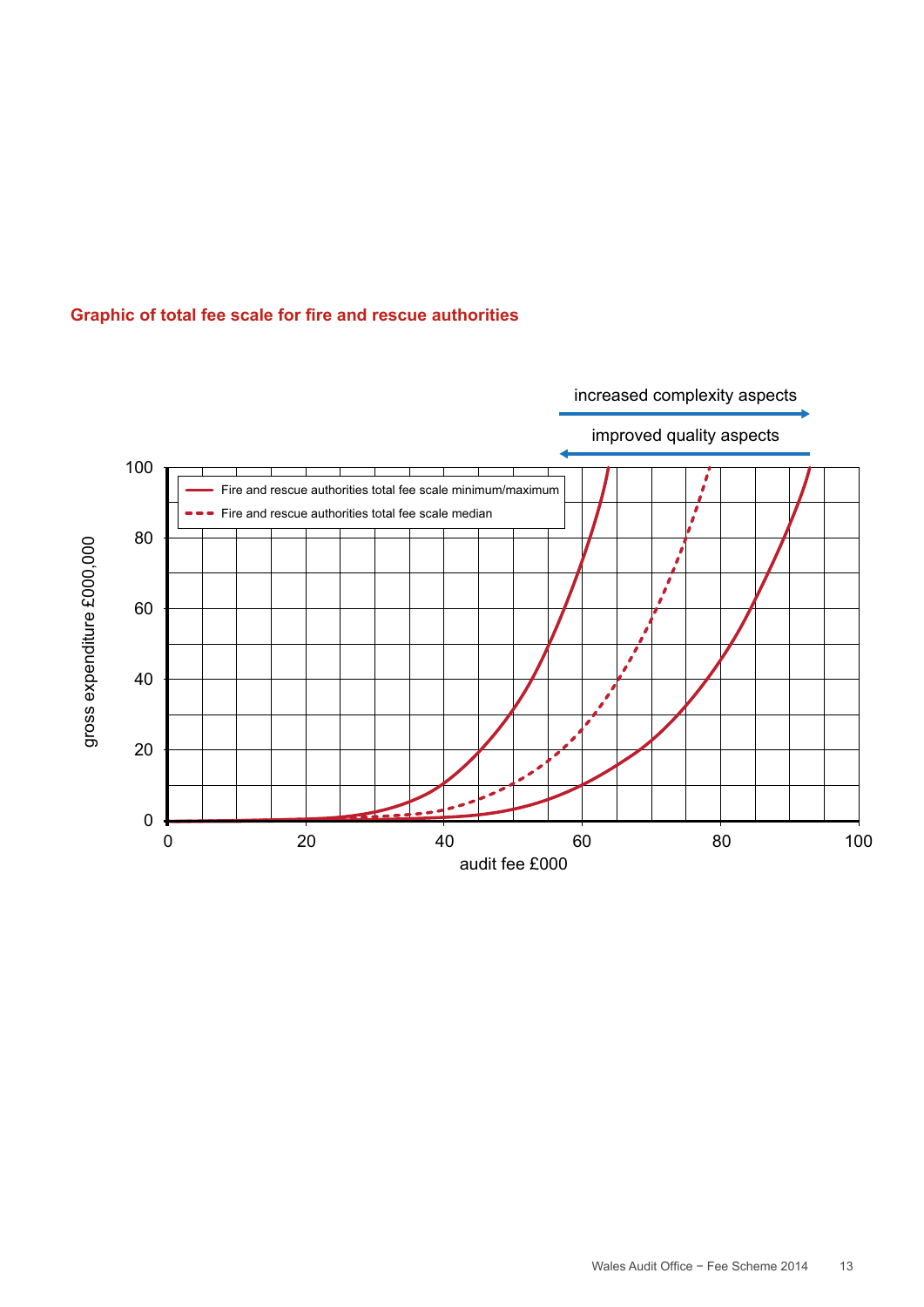#### National park authorities

#### **Fee scale for audit of accounts for national park authorities**

| <b>Gross</b>            | Total fee range £000 |               |                |  |
|-------------------------|----------------------|---------------|----------------|--|
| expenditure<br>£000,000 | Minimum              | <b>Median</b> | <b>Maximum</b> |  |
| 2                       | 22                   | 26            | 29             |  |
| 4                       | 26                   | 31            | 35             |  |
| 6                       | 29                   | 34            | 39             |  |
| 8                       | 31                   | 37            | 42             |  |
| 10                      | 33                   | 39            | 45             |  |

#### **Fee scale for improvement audits and assessments for national park authorities**

| All national        |                | Total fee range £000 |                |
|---------------------|----------------|----------------------|----------------|
| park<br>authorities | <b>Minimum</b> | Median               | <b>Maximum</b> |
|                     | :              |                      | 10             |

#### **Total fee scale for national park authorities**

| <b>Gross</b><br>expenditure<br>£000,000 |                |        | Total fee range £000 |                   |
|-----------------------------------------|----------------|--------|----------------------|-------------------|
|                                         | <b>Minimum</b> | Median | <b>Maximum</b>       | 2013-14<br>median |
| $\overline{2}$                          | 27             | 33     | 39                   | 23                |
| $\overline{4}$                          | 31             | 38     | 45                   | 30                |
| 6                                       | 34             | 41     | 49                   | 35                |
| 8                                       | 36             | 44     | 52                   | 39                |
| 10                                      | 38             | 46     | 55                   | 42                |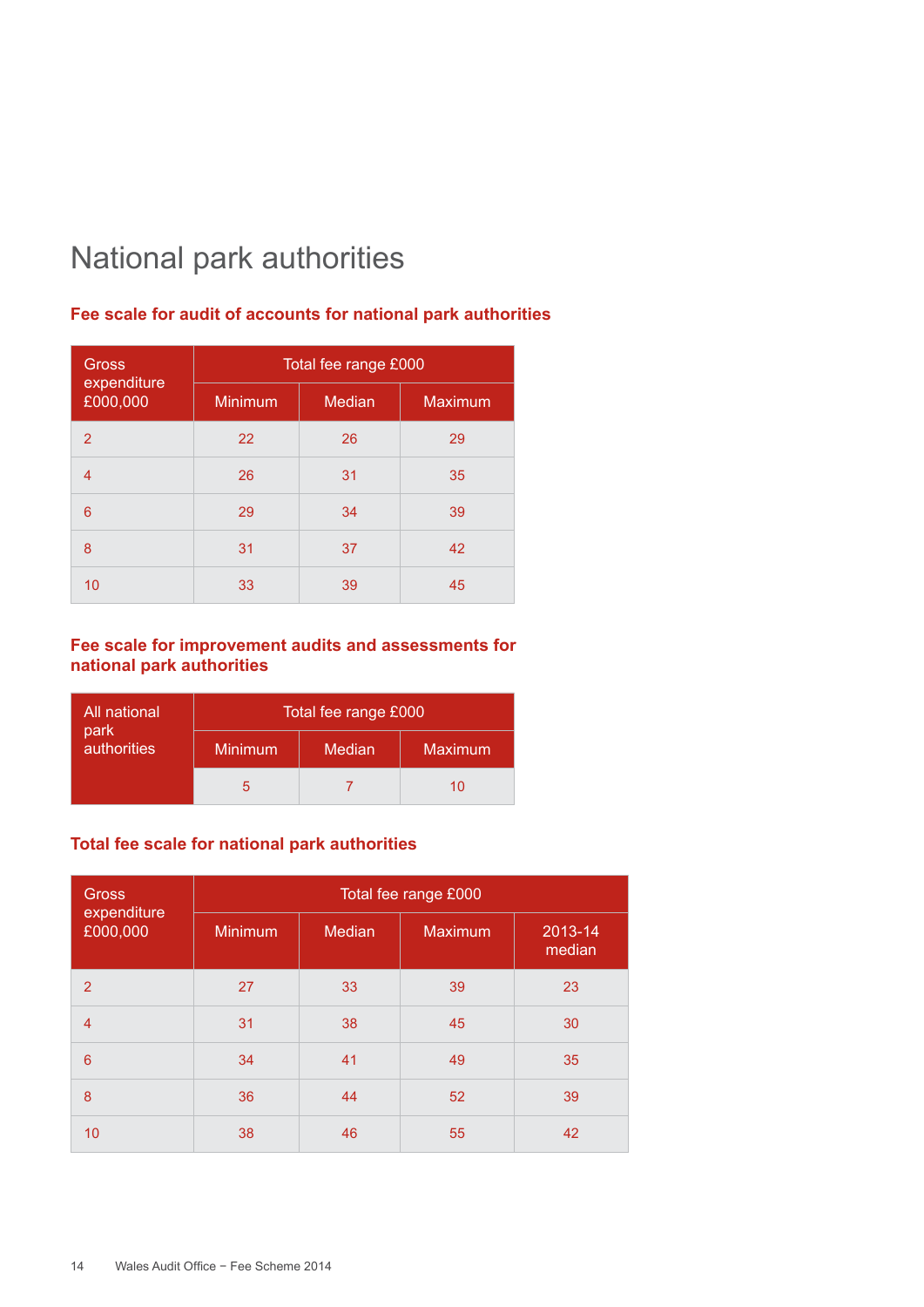![](_page_14_Figure_0.jpeg)

#### **Graphic of total fee scale for national park authorities**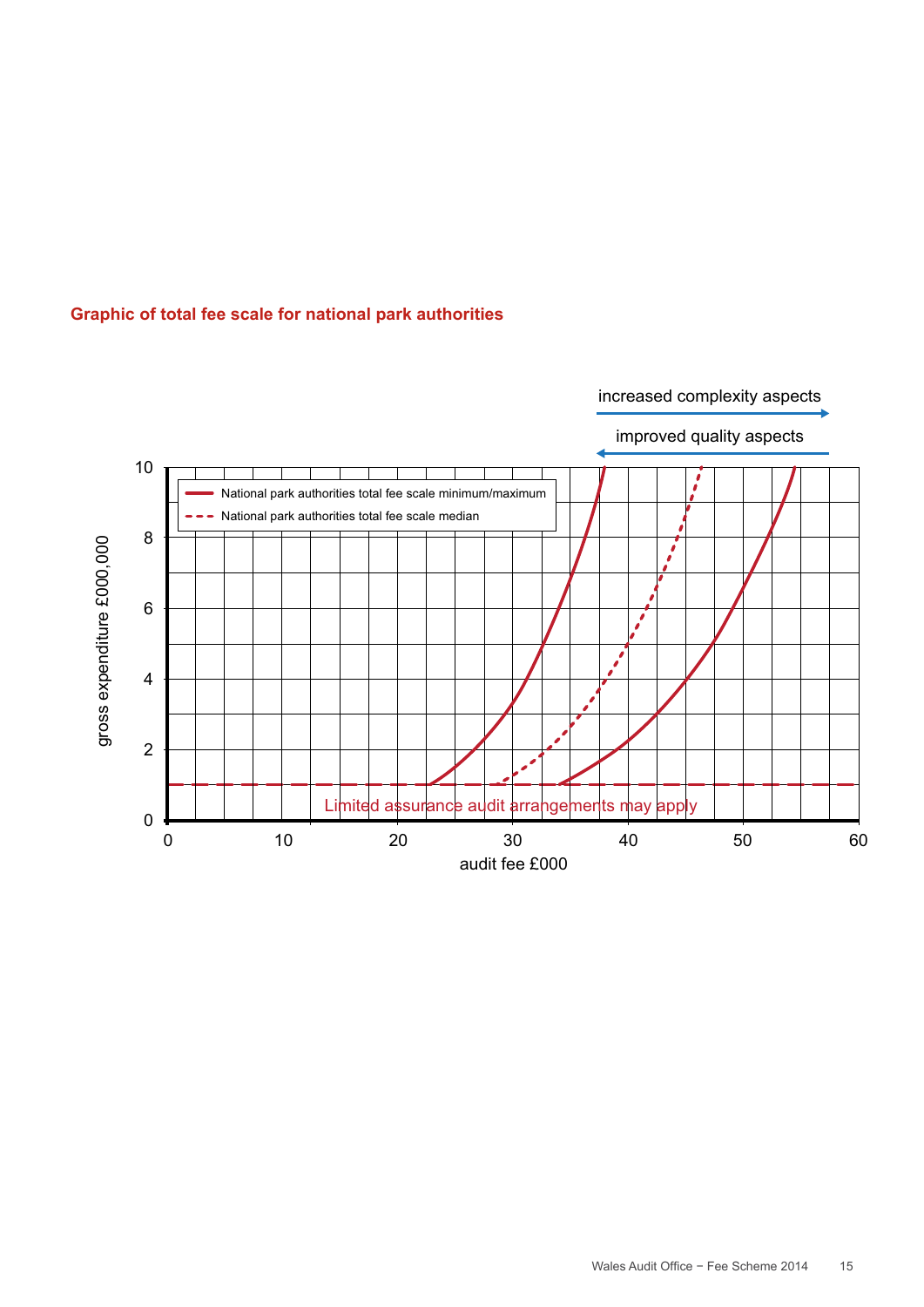#### Police and crime commissioners and chief constables

**Fee scale for audit of accounts for police and crime commissioners and chief constables**

| Combined<br>gross<br>expenditure<br>of PCC and<br>CC £000,000 | Combined fee range for PCC and CC £000 |               |                |                                              |  |
|---------------------------------------------------------------|----------------------------------------|---------------|----------------|----------------------------------------------|--|
|                                                               | <b>Minimum</b>                         | <b>Median</b> | <b>Maximum</b> | <b>Estimated</b><br>median from<br>last year |  |
| 50                                                            | 67                                     | 76            | 85             | 55 to 60                                     |  |
| 100                                                           | 78                                     | 89            | 100            | 73 to 79                                     |  |
| 150                                                           | 85                                     | 97            | 110            | 86 to 93                                     |  |
| 200                                                           | 90                                     | 104           | 117            | 96 to 105                                    |  |
| 250                                                           | 95                                     | 109           | 124            | 105 to 115                                   |  |
| 300                                                           | 99                                     | 114           | 129            | 113 to 123                                   |  |
| 350                                                           | 103                                    | 118           | 134            | 121 to 131                                   |  |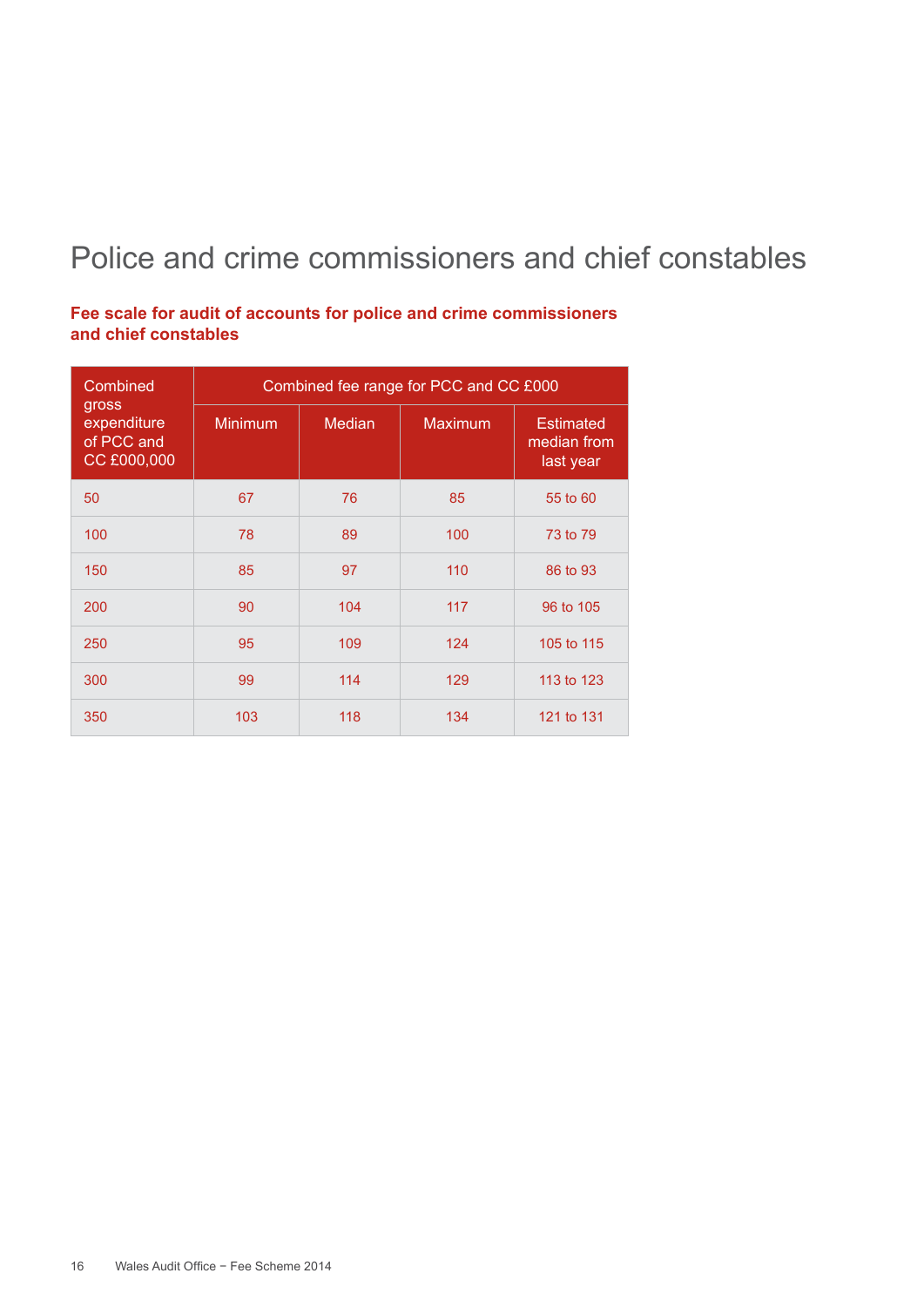![](_page_16_Figure_0.jpeg)

#### **Graphic of fee scale for police and crime commissioners and chief constables**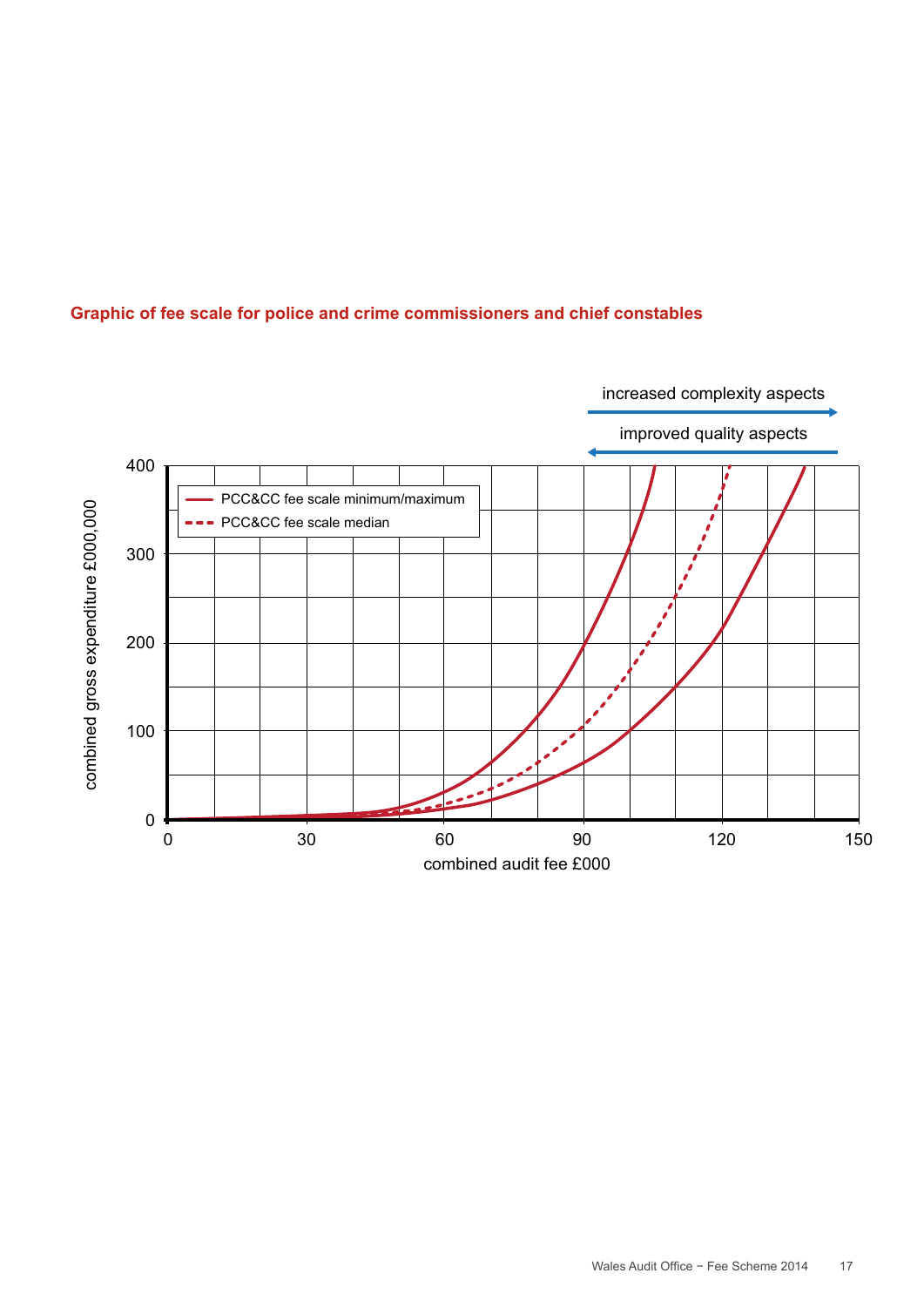#### Town and community councils

#### **Fee scale for audit of accounts of town and community councils with income or expenditure up to £1,000,000**

| Annual income or expenditure<br>(fees are payable on whichever<br>is the higher each year) | Type of<br>audit | Proposed<br>fee | Fee charged<br>in previous<br>year |
|--------------------------------------------------------------------------------------------|------------------|-----------------|------------------------------------|
| £Nil - £1,000                                                                              | <b>Basic</b>     | £30             | No fee payable                     |
| £1,001 - £5,000                                                                            | <b>Basic</b>     | £80             | £60                                |
| £5,001 - £10,000                                                                           | <b>Basic</b>     | £175            | £130                               |
| £10,001 - £30,000                                                                          | <b>Basic</b>     | £205            | £150                               |
| £30,001 - £60,000                                                                          | <b>Basic</b>     | £295            | £310                               |
| £60,001 - £100,000                                                                         | <b>Basic</b>     | £350            | £425                               |
| £100,001 - £200,000                                                                        | <b>Basic</b>     | £415            | £575                               |
| £200,001 - £300,000                                                                        | Intermediate     | £650            | £920                               |
| £300,001 - £400,000                                                                        | Intermediate     | £650            | £1,100                             |
| £400,001 - £500,000                                                                        | Intermediate     | £650            | £1,520                             |
| £500,001 - £750,000                                                                        | Intermediate     | £920            | £2,045                             |
| £750,001 - £1,000,000                                                                      | Intermediate     | £920            | £2,625                             |